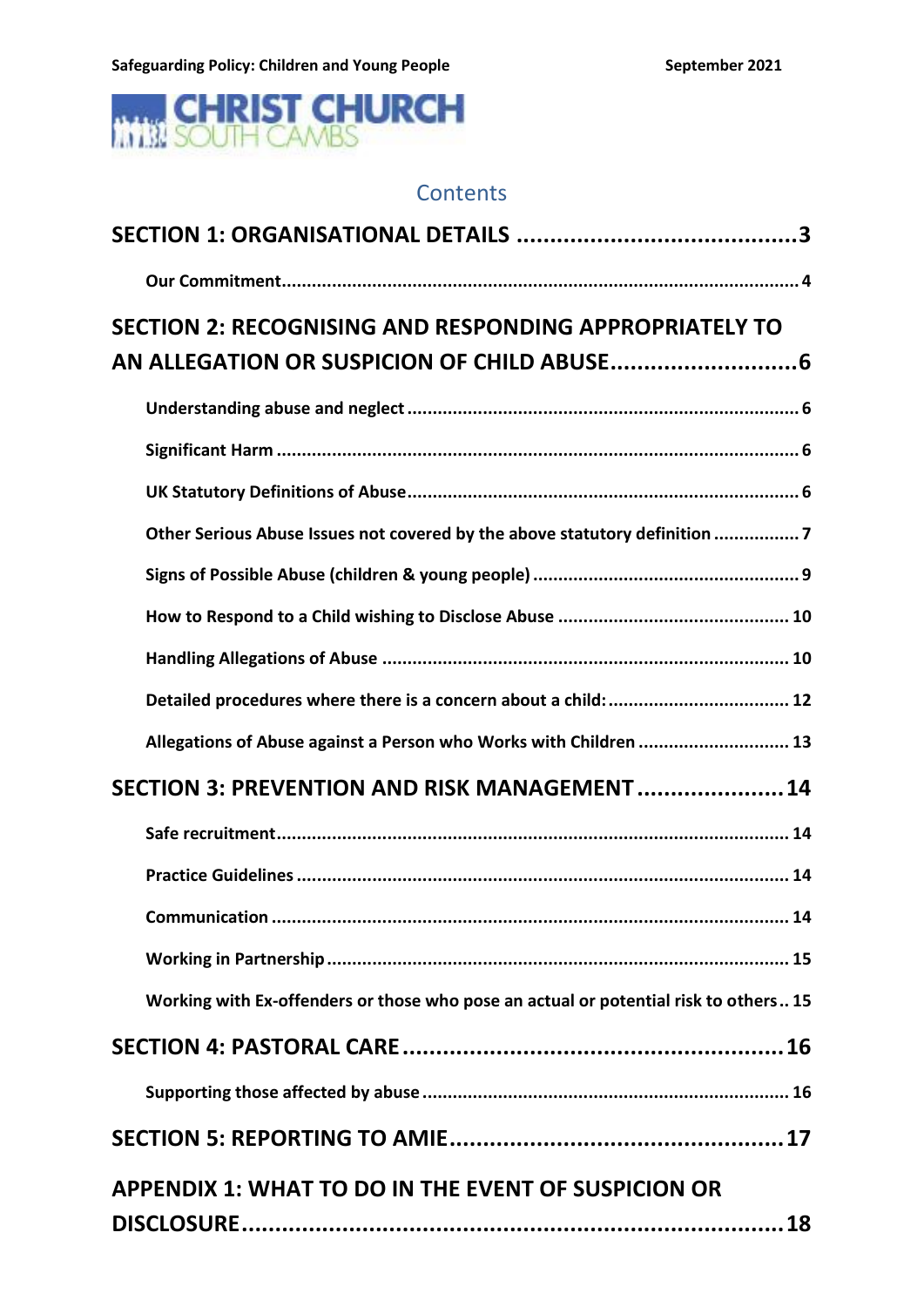# **APPENDIX 2: FORM FOR REPORTING AN INCIDENT/DISCLOSURE/ALLEGATION/CONCERN ..........................19**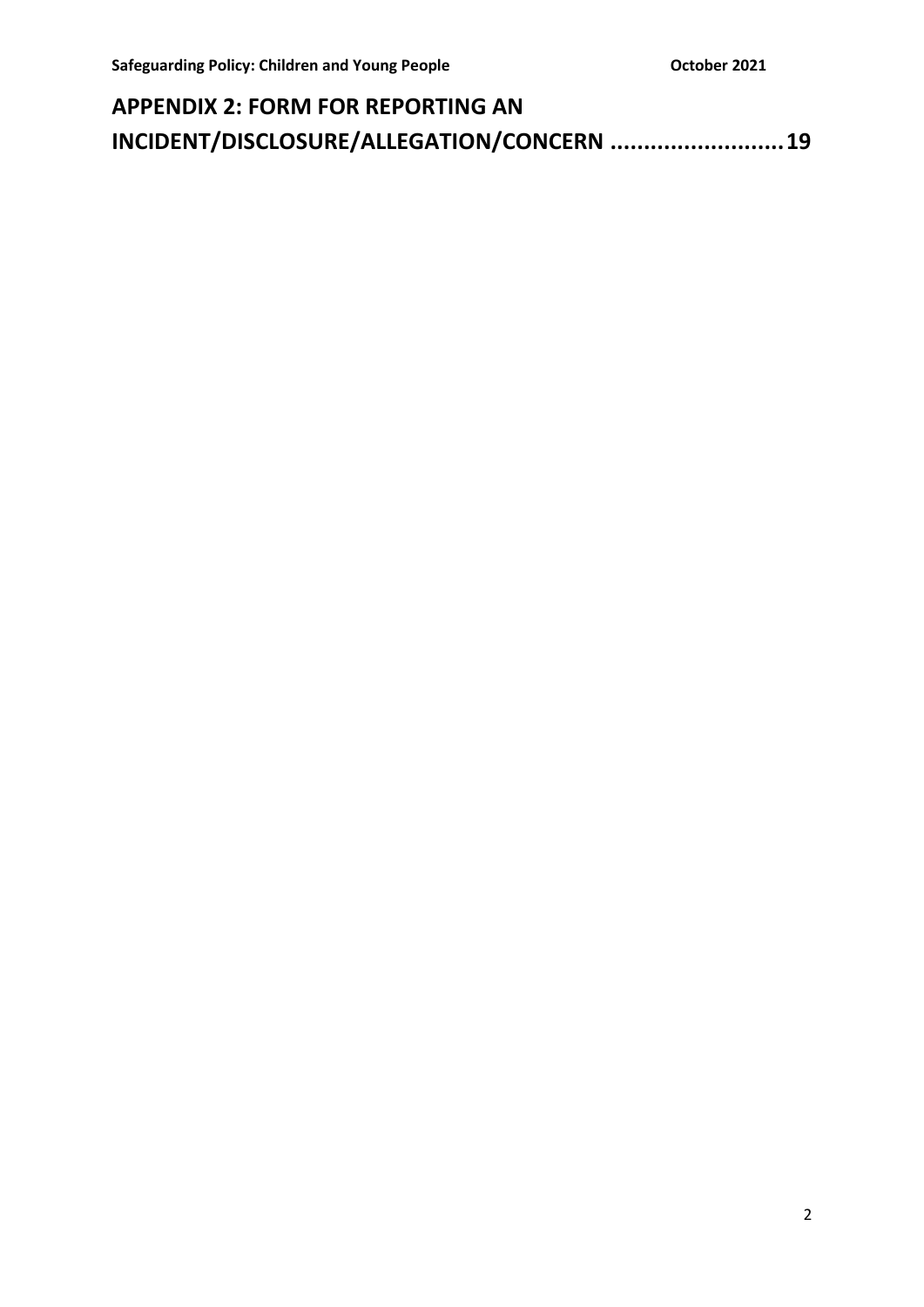# **Section 1: Organisational Details**

Christ Church South Cambs is led by Rev Timothy Chapman, supported by a team of Elders, Trustees and 3 staff: 2 part time Youth Workers and one part time Pastoral Associate, as well as a Volunteer Staff Worker. Many adults in the church are regularly involved in Children's and Youth Work on a voluntary basis. DBS checks are carried out for all those involved before they start work, references are sought and a Safeguarding induction is provided.

This policy and attached practice guidelines have been devised in consultation with Christian Safeguarding Services (CSS) and other safeguarding bodies.

The Safeguarding Policy is lodged with Christian Safeguarding Services (CSS) and Anglican Mission in England and is also displayed on our website.

| <b>NAME</b>                        | Christ Church South Cambridgeshire                                                                                                        |
|------------------------------------|-------------------------------------------------------------------------------------------------------------------------------------------|
| <b>ADDRESS</b>                     | 6 Wakelin Avenue, Sawston, Cambridge, CB22 3DS                                                                                            |
| <b>ADDRESS FOR SUNDAY</b>          | Lower School Hall, Sawston Village College, New Road,                                                                                     |
| <b>MEETINGS</b>                    | Sawston, Cambridge, CB22 3BP                                                                                                              |
| <b>TEL NO:</b>                     | 01223 830 169                                                                                                                             |
| <b>EMAIL ADDRESS:</b>              | Minister: tim@christchurchsouthcambs.org                                                                                                  |
|                                    | Church Office: admin@christchurchsouthcambs.org                                                                                           |
| <b>DESIGNATED SAFEGUARDING</b>     | Catherine Kang                                                                                                                            |
| <b>LEAD (CHILDREN AND YOUNG</b>    | Catherine.e.kang0@gmail.com                                                                                                               |
| PEOPLE)                            | 07423 723255                                                                                                                              |
| <b>DESIGNATED SAFEGUARDING</b>     | Sue Duraikan                                                                                                                              |
| <b>LEAD (ADULTS</b>                | sue@duraikan-training.com                                                                                                                 |
|                                    | 07879 631426                                                                                                                              |
| <b>SAFEGUARDING SUPPORT</b>        | <b>Christian Safeguarding Services</b>                                                                                                    |
| <b>ORGANISATION</b>                | contact@thecss.co.uk                                                                                                                      |
|                                    | 0116 218 4420                                                                                                                             |
| <b>MEMBERSHIP OF</b>               | Anglican Mission in England                                                                                                               |
| DENOMINATION/ORGANISATION          |                                                                                                                                           |
| <b>CHARITY NUMBER</b>              | 1122316                                                                                                                                   |
| <b>COMPANY NUMBER</b>              | 06381221                                                                                                                                  |
| <b>REGULATORS DETAILS (IF ANY)</b> | <b>None</b>                                                                                                                               |
| <b>INSURANCE COMPANY</b>           | Ansvar Insurance Church Fellowship Connect Insurance<br>policy (including employer's liability and public liability)<br>number CHF2192822 |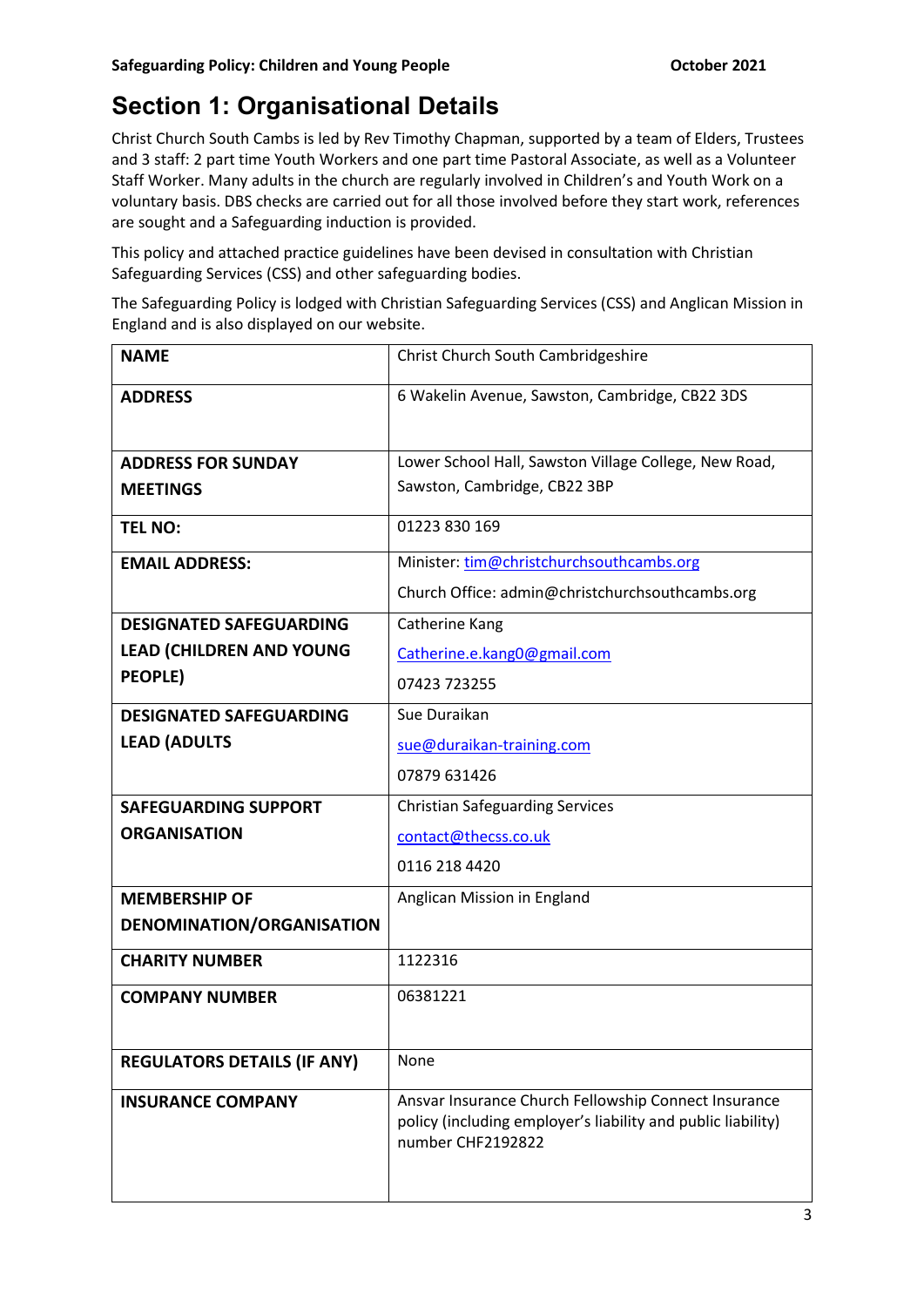### **Our Commitment**

- Everyone who engages with our church community has the right to be protected from any form of bullying or harassment, exploitation or abuse and we will seek to ensure that we provide a caring and nurturing environment that is open and transparent and that promotes the raising of concerns with senior leaders
- We have a particular responsibility to protect and promote the wellbeing of those who are vulnerable; particularly to children, young people and adults at risk of abuse; ensuring they are safe while in our care and that we respond appropriately to disclosures or indicators that they are experiencing abuse or neglect while in our care or elsewhere
- Every member of our church community has a responsibility to act to support the values and commitments outlined in this policy
- At Christ Church, we learn from the Bible. All adults and children are encouraged in their own teaching groups to examine the Bible for themselves, test the evidence and make their own decisions. Although the Bible does contain serious warnings, these are always presented in an age-appropriate way, in the context of the whole Bible. We make it clear that it is God who rescues us by his free gift of salvation for anyone who believes. Parents are welcome to come to the planning meetings for children's teaching, and we encourage them to read the materials and discuss them at home. Parents are always free to come into children's groups to observe if they wish.

#### **Our approach to safeguarding is shaped by our belief as Christians that:**

- We are to honour those that God has set in authority over us and to live as responsible and good citizens in the time and place that God has set us in
- Every human life, at all ages and stages, from conception to old age, is valuable to God and each person bears his image
- We live in a fallen and sinful world, where there are many risks and dangers and we must seek to protect everyone, but particularly the vulnerable in our midst from those dangers
- God cares for the widow, the orphan, and the stranger; he calls us to protect and care for those who are vulnerable in our society, to oppose exploitation and to work for justice
- Jesus' example was one of valuing, accepting, and caring about everyone
- We are to love those around us as God loves them and to seek to bring healing, restoration and reconciliation to broken and damaged lives by the manifestation of the love of God through us
- The church is not a gathering of sinless and perfect people, but rather a community of grace where we seek to encourage one another to grow in faith and obedience to God
- We are called to encourage and challenge each other lovingly and to spur one another on to greater holiness and obedience to God in an attitude of humility, grace and forgiveness
- Where necessary, the church may impose formal discipline on its members in accordance with its policies.

The Leadership undertakes to:

- endorse and follow all national and local safeguarding legislation (Mental Capacity Act 2005 Equality Act 2010, Care Act 2014, Prevent Duty 2016), and procedures
- develop a culture of awareness of safeguarding issues to help protect everyone
- provide on-going safeguarding training for all staff and volunteers and regularly review the operational guidelines attached. The Designated Safeguarding Leads, Minister and Trustees will undertake CSS training and communicate this via cascade.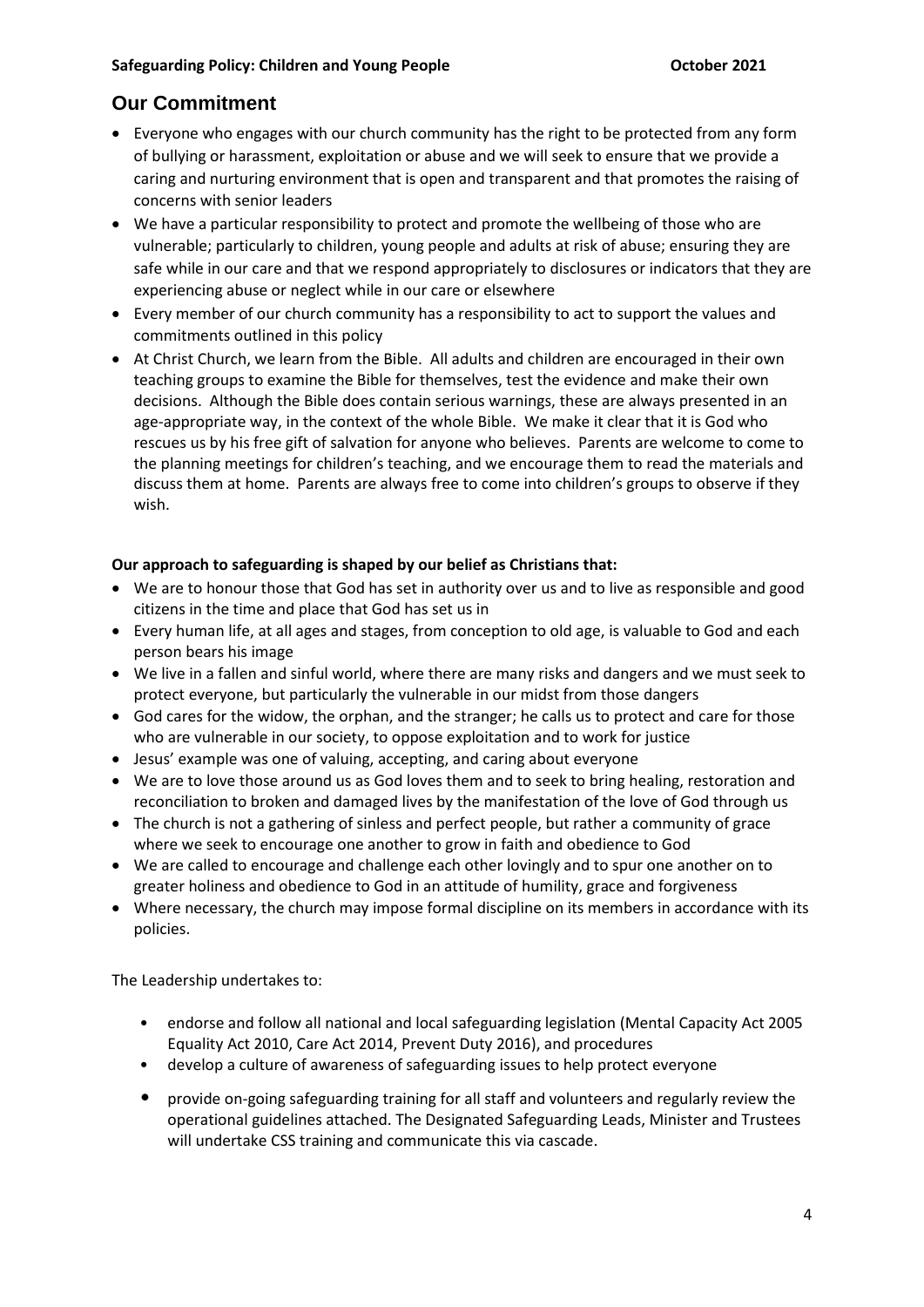#### **Safeguarding Policy: Children and Young People <b>Constant Constant Constant Constant Constant Constant Constant Constant Constant Constant Constant Constant Constant Constant Constant Constant Constant Constant Constant Co**

- ensure that children and adults at risk of harm are provided with information on where to get help and advice in relation to abuse, discrimination, bullying or any other matter where they have a concern.
- ensure that, so far as is in our power, the premises meet the requirements of the Equality Act 2010 and that it is welcoming and inclusive. We rent premises for all whole-church events, either in a school or a community centre, and the owners of these premises also have a duty to meet the requirements of the Act.
- support the Designated Safeguarding Leads in their work and in any action they may need to take in order to protect children and adults at risk of harm.
- Ensure any proposed activities meet safeguarding requirements, whether they are in person or online
- Review this policy and practice guidelines annually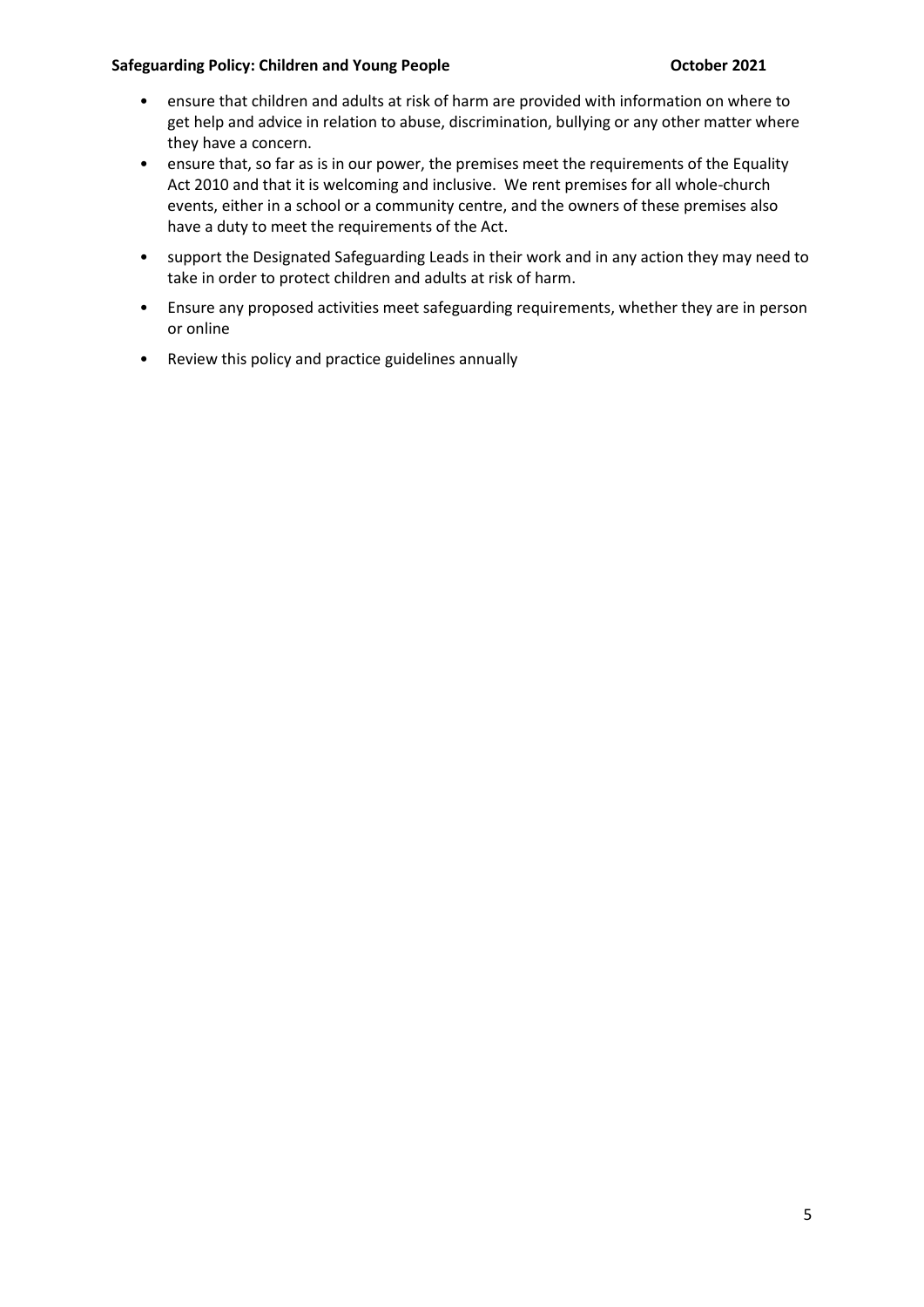## **Section 2: Recognising and responding appropriately to an allegation or suspicion of child abuse**

### **Understanding abuse and neglect**

Defining child abuse is a difficult and complex issue. A person may abuse by inflicting harm, or failing to prevent harm. Children may be abused within a family, an institution or a community setting. Very often the abuser is known or in a trusted relationship with the child.

## **Significant Harm**

This relates to the degree of harm that triggers statutory action to protect a child. It is based on the individual child's health or development compared to that which could reasonably be expected of a similar child. eg. severity of ill treatment, degree and extent of physical harm, duration and frequency of abuse and neglect, premeditation. Department of Health guidance suggests that 'significant' means 'considerable, noteworthy or important.'

## **UK Statutory Definitions of Abuse**

Abuse and neglect are forms of maltreatment of a child. Somebody may abuse or neglect a child by inflicting harm, or by failing to act to prevent harm.

Children may be abused in a family or in an institutional or community setting; by those known to them or, more rarely, by a stranger. They may be abused by an adult or adults or another child or children.

Child protection legislation throughout the UK is based on the United Nations Convention on the Rights of the Child. Each nation within the UK has incorporated the convention within its legislation and guidance.

The four definitions of abuse below operate in England based on the government guidance 'Working Together to Safeguard Children (2018)'.

#### **Physical abuse**

Physical abuse may involve hitting, shaking, throwing, poisoning, burning or scalding, drowning, suffocating, or otherwise causing physical harm to a child. Physical harm may also be caused when a parent or carer fabricates the symptoms of, or deliberately induces, illness in a child.

#### **Emotional abuse**

Emotional abuse is the persistent emotional maltreatment of a child such as to cause severe and persistent adverse effects on the child's emotional development. It may involve conveying to children that they are worthless or unloved, inadequate, or valued only insofar as they meet the needs of another person. It may include not giving the child opportunities to express their views, deliberately silencing them or 'making fun' of what they say or how they communicate.

It may feature age or developmentally inappropriate expectations being imposed on children. These may include interactions that are beyond the child's developmental capability, as well as overprotection and limitation of exploration and learning, or preventing the child participating in normal social interaction.

It may involve seeing or hearing the ill-treatment of another.

It may involve serious bullying (including cyberbullying), causing children frequently to feel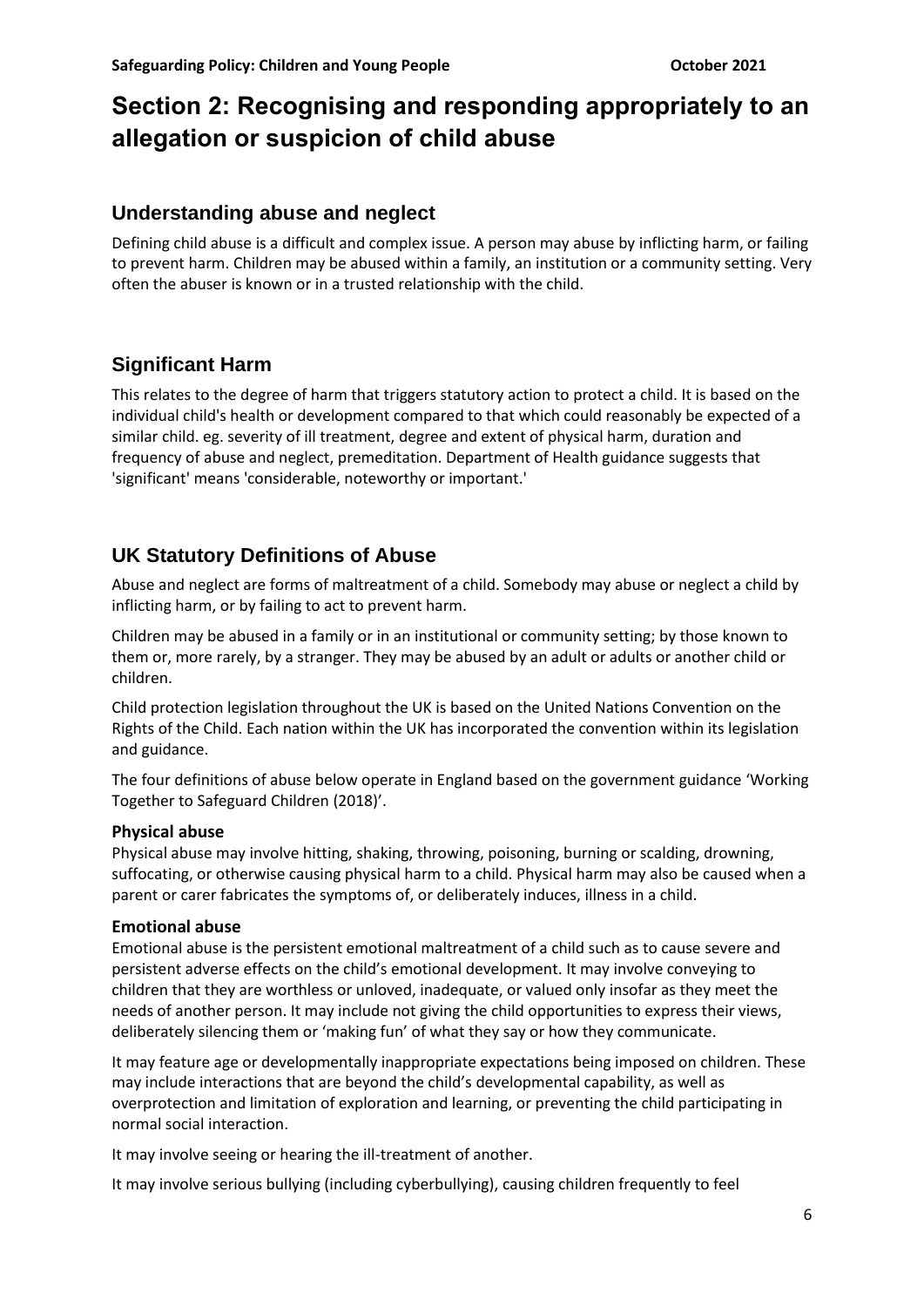#### **Safeguarding Policy: Children and Young People <b>Constant Constant Constant Constant Constant Constant Constant Constant Constant Constant Constant Constant Constant Constant Constant Constant Constant Constant Constant Co**

frightened or in danger, or the exploitation or corruption of children.

Some level of emotional abuse is involved in all types of maltreatment of a child, though it may occur alone.

#### **Sexual abuse**

Sexual abuse involves forcing or enticing a child or young person to take part in sexual activities, not necessarily involving a high level of violence, whether or not the child is aware of what is happening.

The activities may involve physical contact, including assault by penetration (for example, rape or oral sex) or non-penetrative acts such as masturbation, kissing, rubbing and touching outside of clothing.

They may also include non-contact activities, such as involving children in looking at, or in the production of, sexual images, watching sexual activities, encouraging children to behave in sexually inappropriate ways, or grooming a child in preparation for abuse (including via the internet).

Sexual abuse is not solely perpetrated by adult males. Women can also commit acts of sexual abuse, as can other children.

#### **Neglect**

Neglect is the persistent failure to meet a child's basic physical and/or psychological needs, likely to result in the serious impairment of the child's health or development. Neglect may occur during pregnancy as a result of maternal substance abuse. Once a child is born, neglect may involve a parent or carer failing to:

- provide adequate food, clothing and shelter (including exclusion from home or abandonment);
- protect a child from physical and emotional harm or danger;
- ensure adequate supervision (including the use of inadequate care-givers); or
- ensure access to appropriate medical care or treatment.

It may also include neglect of, or unresponsiveness to, a child's basic emotional needs.

## **Other Serious Abuse Issues not covered by the above statutory definition**

#### **Spiritual Abuse**

Linked with emotional abuse, spiritual abuse could be defined as an abuse of power, often done in the name of God or religion, which involves manipulating or coercing someone into thinking, saying or doing things without respecting their right to choose for themselves. Some indicators of spiritual abuse might be a leader who intimidates children or young people, and imposes his/her will on them, perhaps threatening dire consequences or the wrath of God if disobeyed. He or she may say that God has revealed certain things to them and so they know what is right. Children/and young people under their leadership are fearful to challenge or disagree, believing they will lose the leader's (or more seriously God's) acceptance and approval.

#### **Domestic Violence**

The UK Government defines this as 'any incident or pattern of incidents of controlling, coercive, threatening behaviour, violence or abuse between those aged 16 or over who are, or have been, intimate partners or family members regardless of gender or sexuality.'

The abuse can encompass, but is not limited to: psychological, physical, sexual, financial, emotional.

The Government's definition of domestic violence includes acts perpetrated by extended family members as well as intimate partners. Consequently, acts such as forced marriage and other socalled 'honour crimes', which can include abduction and homicide, come under the definition of domestic violence.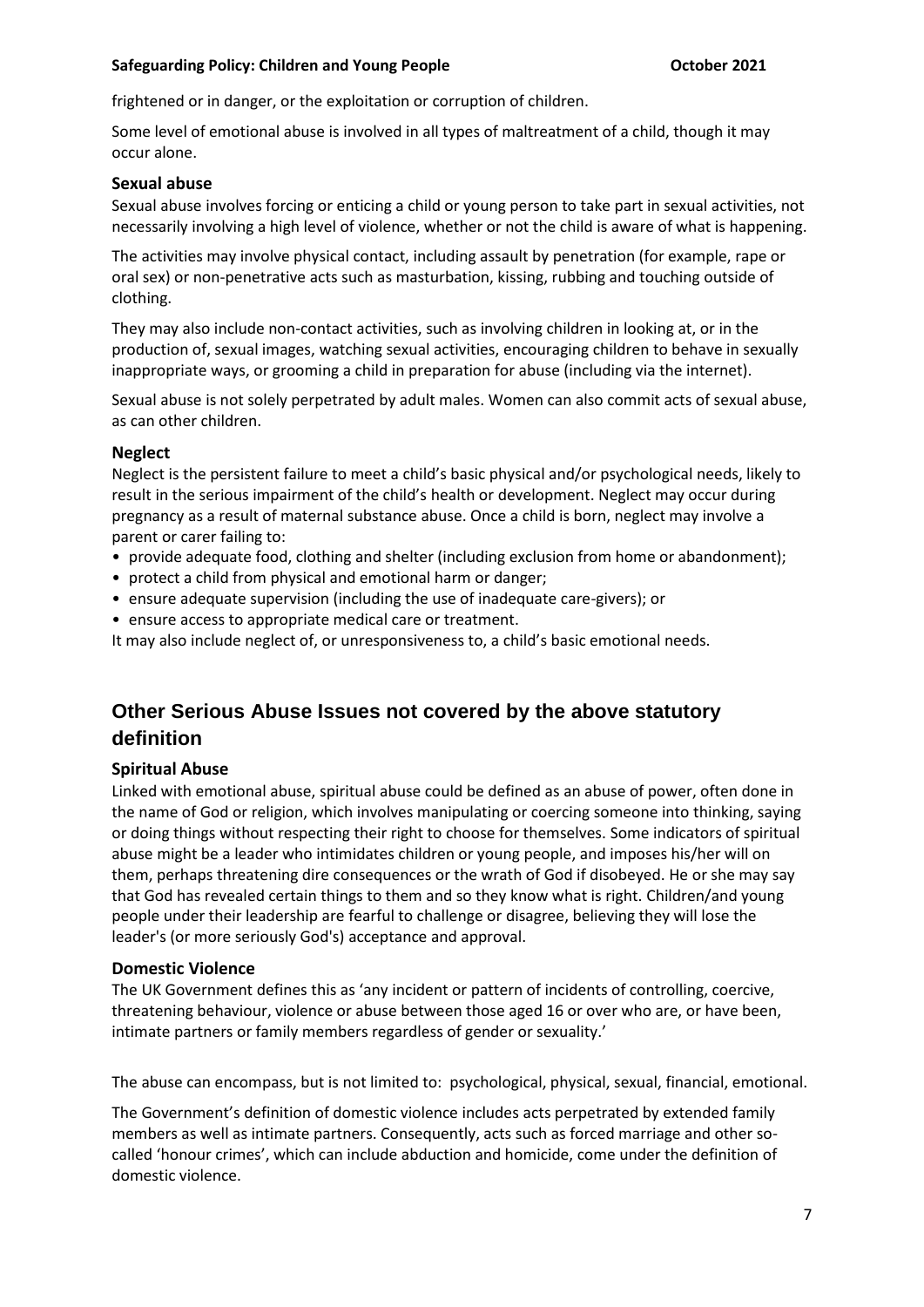#### **Where there are children in the household, even if there is no disclosure of abuse directed towards them, it is mandatory to report Domestic Abuse to outside authorities.**

#### **Organised abuse**

This abuse may be defined as abuse involving one or more abusers and a number of children. The abusers concerned may be acting in concert to abuse children, sometimes acting in isolation, or may be using an institutional framework or position of authority to recruit children for abuse.

#### **Child Sexual Exploitation**

2017 guidelines from the Department of Education define child sexual exploitation as 'a form of child sexual abuse. It occurs where an individual or group takes advantage of an imbalance of power to coerce, manipulate or deceive a child or young person under the age of 18 into sexual activity (a) in exchange for something the victim needs or wants, and/or (b) for the financial advantage or increased status of the perpetrator or facilitator. The victim may have been sexually exploited even if the sexual activity appears consensual. Child sexual exploitation does not always involve physical contact; it can also occur through the use of technology.… Child sexual exploitation is never the victim's fault, even if there is some form of exchange: all children and young people under the age of 18 have a right to be safe and should be protected from harm.'

#### **Female Genital Mutilation (FGM)**

The World Health Organization defined FGM as all procedures involving partial or total removal or stitching up of the female genitalia or other injury to the female genital organs whether for cultural or other non-therapeutic reasons. The Female Genital Mutilation Act 2003 made it an offence for UK nationals or permanent UK residents to carry out FGM abroad, or to aid, abet, counsel or procure the carrying out of FGM abroad, even in countries where the practice is legal. FGM is much more common than most people realise, both worldwide and in the UK. It is reportedly practised in 28 African countries and in parts of the Middle and Far East but is increasingly found in Western Europe and other developed countries, primarily amongst immigrant and refugee communities. it is likely that communities in which FGM is practised reside throughout the UK. It has been estimated that up to 24,000 girls under the age of 15 are at risk of FGM in the UK. [Available from Dorkenoo et al, 2007 FORWARD UK]. (Sections 6.14 – 6.16)

#### **Modern slavery**

Including human trafficking, forced labour and domestic servitude; and traffickers and slave masters using whatever means they have to coerce, deceive and force individuals into a life of abuse, servitude and inhumane treatment.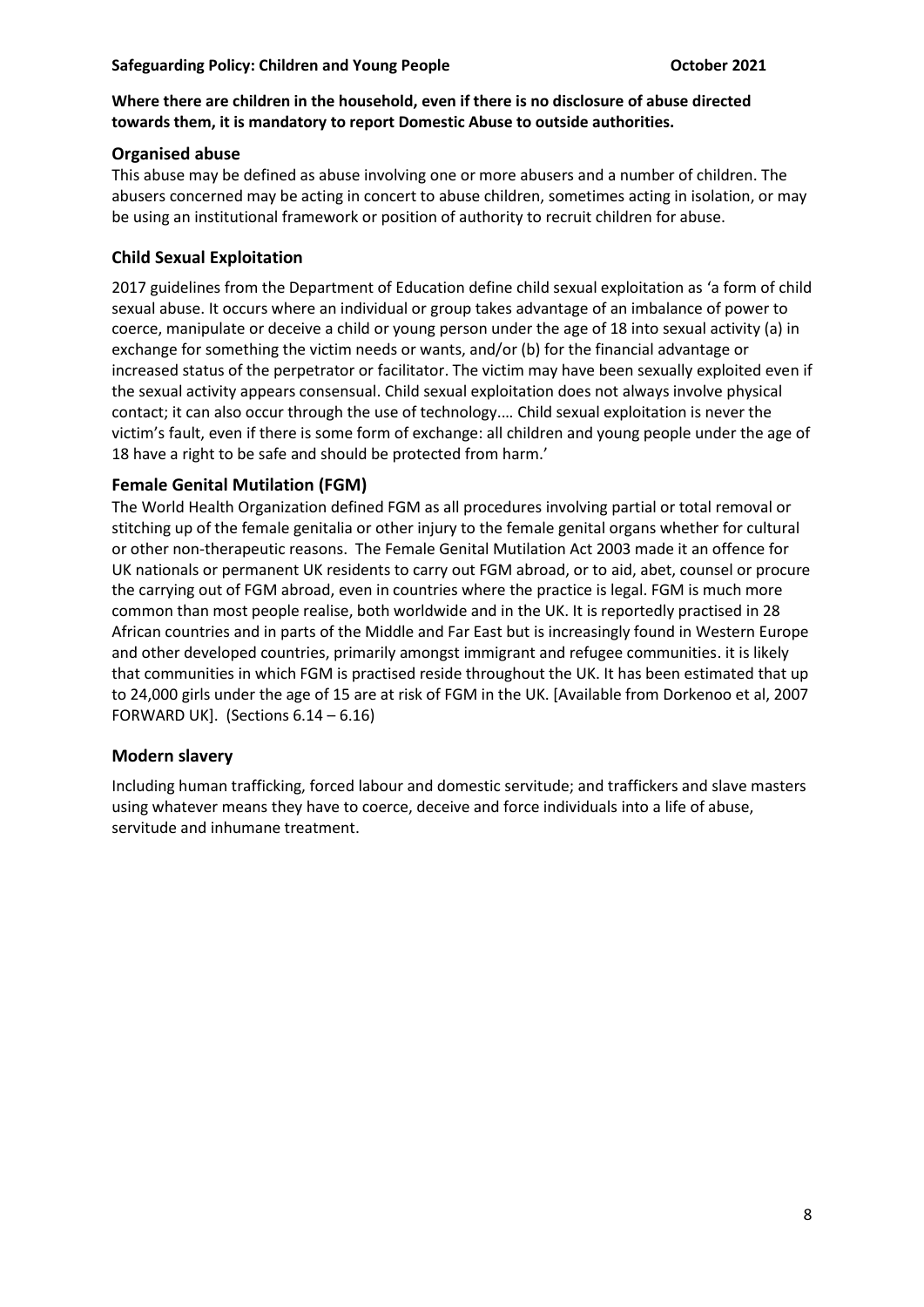## **Signs of Possible Abuse (children & young people)**

The following signs could be indicators that abuse has taken place but should be considered in context of the child's whole life.

#### **Physical**

- Injuries not consistent with the explanation given for them
- Injuries that occur in places not normally exposed to falls, rough games, etc
- Injuries that have not received medical attention
- Reluctance to change for, or participate in, games or swimming
- Repeated urinary infections or unexplained tummy pains
- Bruises on babies, bites, burns, fractures etc which do not have an accidental explanation\*
- Cuts/scratches/substance abuse\*

#### **Sexual**

- Any allegations made concerning sexual abuse
- Excessive preoccupation with sexual matters and detailed knowledge of adult sexual behaviour
- Age-inappropriate sexual activity through words, play or drawing
- Child who is sexually provocative or seductive with adults
- Inappropriate bed-sharing arrangements at home
- Severe sleep disturbances with fears, phobias, vivid dreams or nightmares, sometimes with overt or veiled sexual connotations
- Eating disorders anorexia, bulimia\*

#### **Emotional**

- Changes or regression in mood or behaviour, particularly where a child withdraws or becomes clinging.
- Depression, aggression, extreme anxiety.
- Nervousness, frozen watchfulness
- Obsessions or phobias
- Sudden under-achievement or lack of concentration
- Inappropriate relationships with peers and/or adults
- Attention-seeking behaviour
- Persistent tiredness
- Running away/stealing/lying

#### **Neglect**

- Undernourishment, failure to grow, constant hunger, stealing or gorging food, untreated illnesses,
- Inadequate care, etc

\*These indicate the possibility that a child or young person is self-harming. Approximately 20,000 are treated in accident and emergency departments in the UK each year.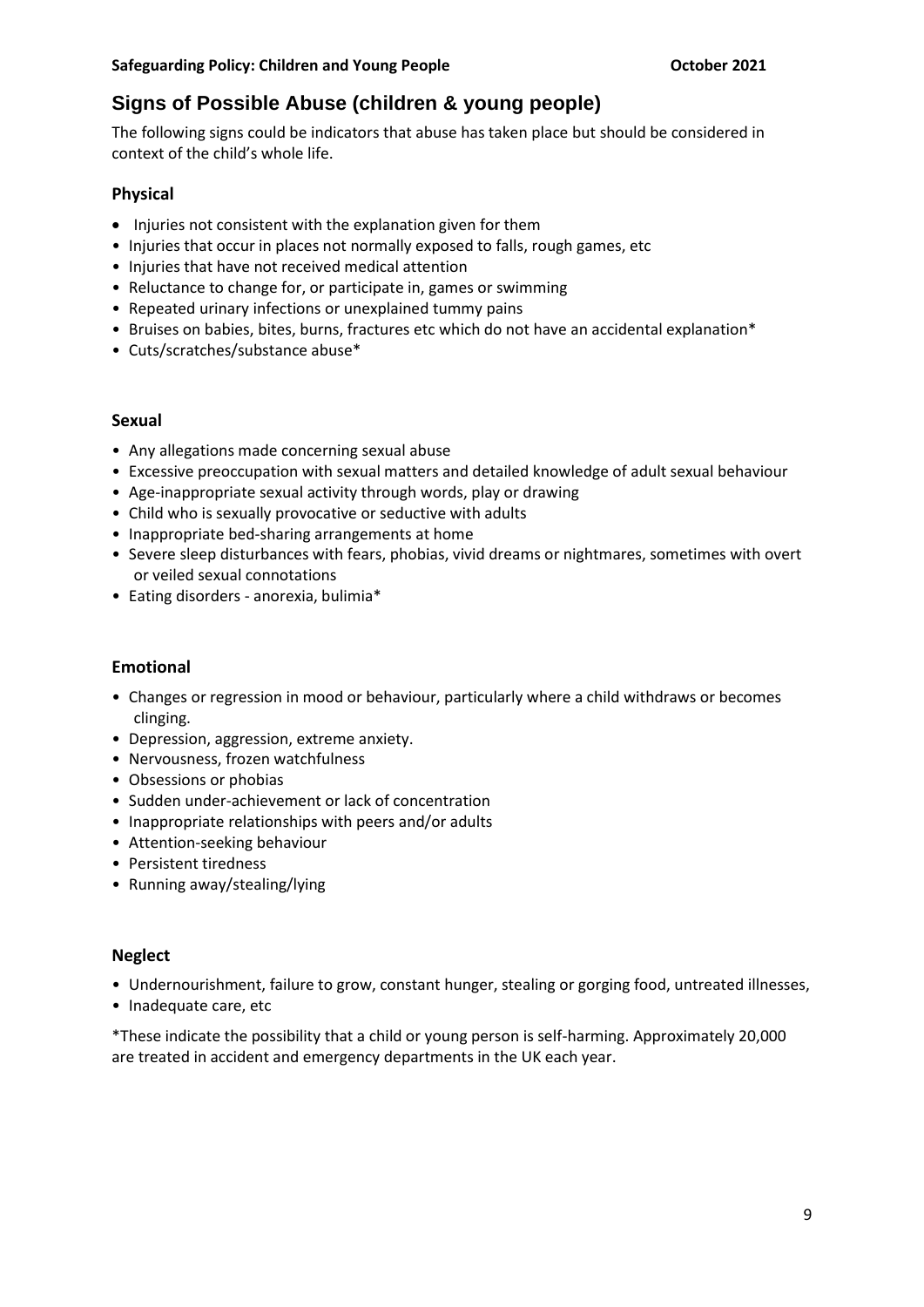## **How to Respond to a Child wishing to Disclose Abuse**

#### **Listen**

Ensure the physical environment is welcoming, giving opportunity for the child or adult at risk of harm to talk in private but making sure others are aware the conversation is taking place.

- Allow time and space for the person to talk
- Listen without interrupting
- Be attentive and look at them whilst they are speaking
- Show acceptance of what they say (however unlikely the story may sound) by reflecting back words or short phrases they have used
- Don't say anything that may suggest or prompt a particular answer.
- Try to remain calm, even if on the inside you are feeling something different
- Be honest and don't promise to 'keep a secret.' Make it clear that you may have to tell someone else who can help sort things out.
- If they decide not to tell you after all, accept their decision but let them know that you are always ready to listen.
- Use language that is age appropriate and, for those with disabilities, ensure there is someone available who can understand their preferred means of communication.

#### **Respond**

- You have done the right thing in telling
- I am glad you have told me
- I will try to help you
- Do you want to say anything else?

#### **Don't Say**

- Why didn't you tell anyone before?
- I can't believe it!
- Are you sure this is true?
- Why?
- I am shocked, don't tell anyone else

### **Handling Allegations of Abuse**

Under no circumstances should a worker carry out their own investigation into an allegation or suspicion of abuse. The procedures as below will be followed:

- If there are concerns that a child **is suffering or is likely to suffer significant harm or is in immediate danger of harm,** then the Church member or the DSL should make an immediate referral to Social Services or the Police. Clearly state that you are making a 'Child Protection Referral'. Identify yourself and the Church you are representing.
- The person in receipt of allegations or suspicions of abuse should report concerns as soon as possible to either DSL (Children and Young people: Catherine Kang; Adults: Sue Duraikan) who are nominated by the Leadership to act on their behalf in dealing with the allegation or suspicion of neglect or abuse, including referring the matter on to the statutory authorities.
- In the absence of the DSL or, if the suspicions in any way involve one of the DSLs, then make the report to the other DSL. If the suspicions implicate both DSLs, then make the report in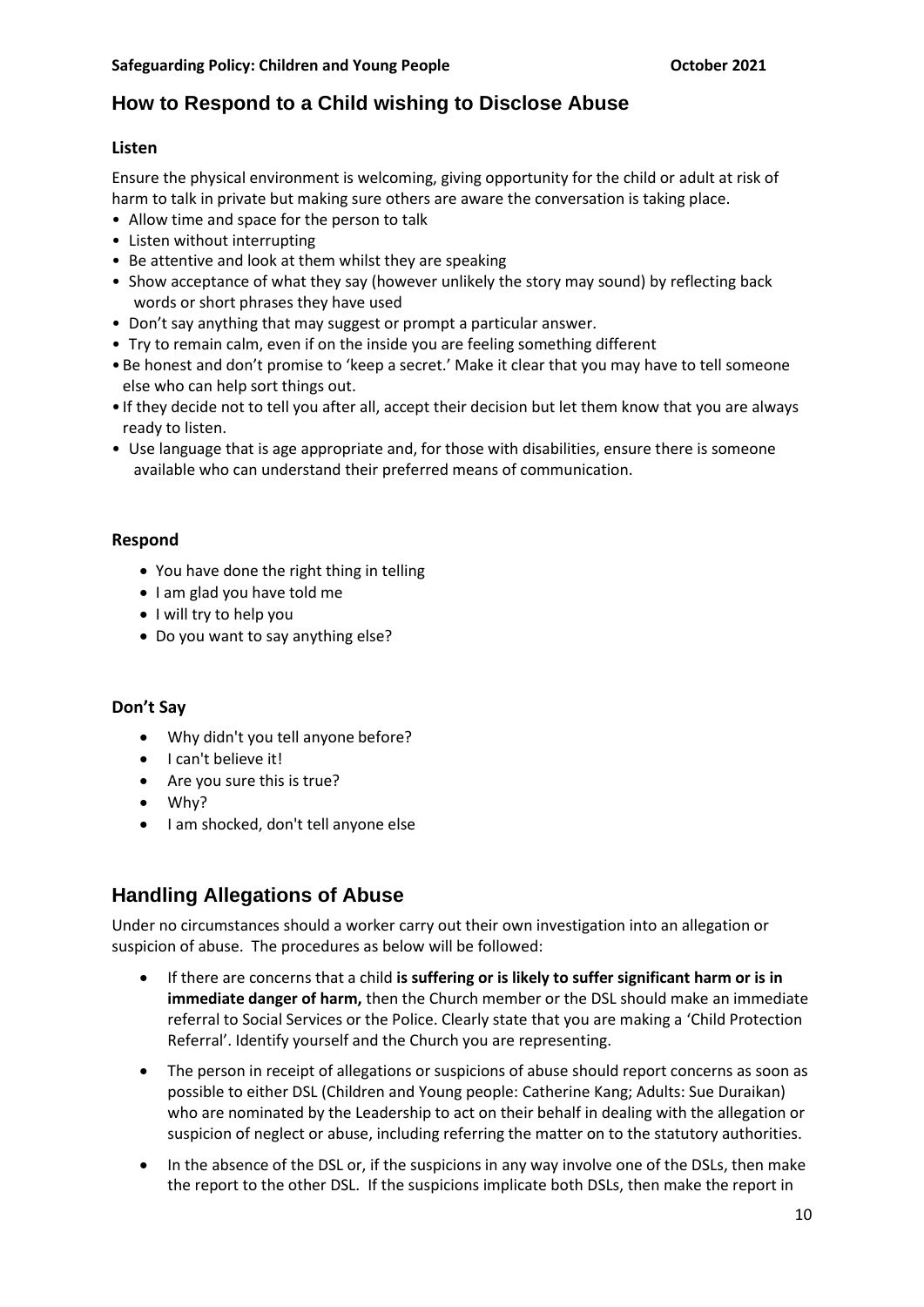the first instance to Christian Safeguarding Services (CSS). Alternatively contact Social Services or the Police.

- The DSL should contact Children's Social Services. (see contact information overleaf).
- Suspicions must not be discussed with anyone other than those nominated above. Make a written record of the concerns using the reporting form at Appendix 1. These are also available in the equipment box of each children's group; following the outline of the form ensures that all required information is collected at the time. This will be kept in the Church's locked box. It will also be stored securely electronically
- Whilst allegations or suspicions of abuse will normally be reported to the DSL, in the absence of the DSL, the second DSL should not delay referral to Social Services, the Police or taking advice from CSS.
- The Leadership will support the DSL in their role, and accept that any information they may have in their possession will be shared in a strictly limited way on a need to know basis.
- If all are satisfied that the concerns are unfounded, you need take no further action. However, the record MUST be kept.
- It is, of course, the right of any individual as a citizen to make a direct referral to the safeguarding agencies or seek advice from CSS, although the Leadership hope that members of Christ Church will use this procedure. If, however, the individual with the concern feels that the DSL has not responded appropriately, or where they have a disagreement with the DSL(s) as to the appropriateness of a referral they are free to contact an outside agency direct.
- The role of the DSL is to collate and clarify the precise details of the allegation or suspicion and pass this information on to statutory agencies who have a legal duty to investigate.
- There is no time limit to abuse, and historic abuse will be treated as seriously as recent allegations.

| Cambridgeshire Children's Social Care  | Mon-Fri 9am-5pm                   | 0345 045 5203  |
|----------------------------------------|-----------------------------------|----------------|
|                                        | Out of hours emergency number     | 01733 234 724  |
| Cambridgeshire Adult Social Care       | Mon-Fri 8am-6pm, 9am-1pm Saturday | 0345 045 5202  |
|                                        | Out of hours emergency number     | 01733 234 724. |
|                                        |                                   |                |
| <b>Christian Safeguarding Services</b> | 7 days a week, 7am-10pm           | 0116 218 4420  |
| <b>Police Child Protection Team</b>    |                                   | 101            |
| Emergency                              |                                   | 999            |
| Childline                              | 24 hours                          | 0800 1111      |
| <b>NSPCC</b>                           |                                   | 0808 800 5000  |

#### **Telephone numbers**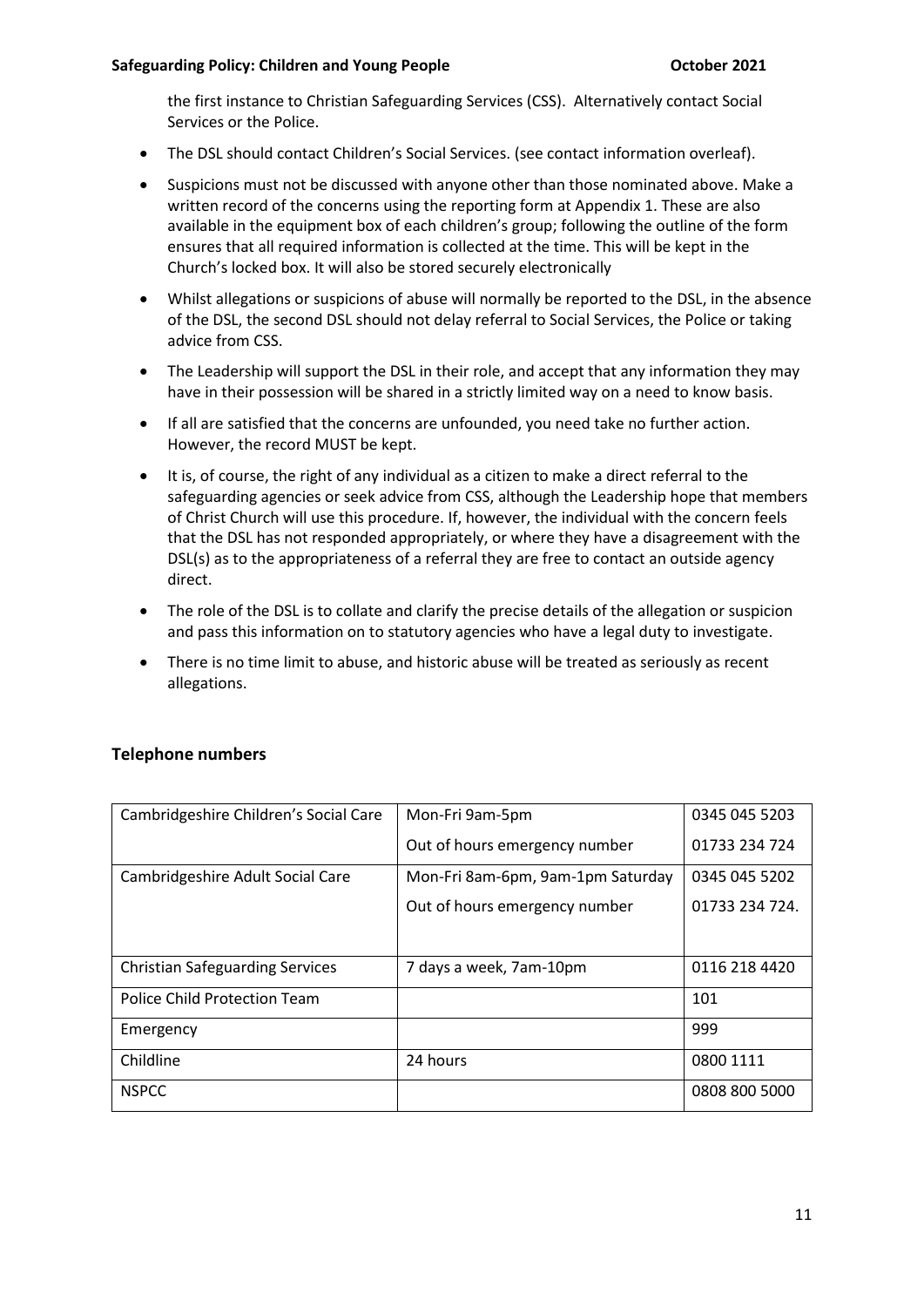### **Detailed procedures where there is a concern about a child:**

#### **Allegations of Physical Injury, Neglect or Emotional Abuse**

If a child has a physical injury, a symptom of neglect or where there are concerns about emotional abuse, the DSL will:

- Contact Children's Social Services (or CSS) for advice in cases of deliberate injury, if concerned about a child's safety or if a child is afraid to return home.
- Not tell the parents or carers unless advised to do so, having contacted Children's Social Services.
- Seek medical help if needed urgently, informing the doctor of any suspicions.
- For lesser concerns, (eg. poor parenting), encourage parent/carer to seek help, but not if this places the child at risk of significant harm.
- Where the parent/carer is unwilling to seek help, offer to accompany them. In cases of real concern, if they still fail to act, contact Children's Social Services direct for advice.
- Seek and follow advice given by CSS (who will confirm their advice in writing) if unsure whether or not to refer a case to Children's Social Services.

#### **Allegations of Sexual Abuse**

In the event of allegations or suspicions of sexual abuse, the DSL will:

- Contact the Children's Social Services Department Duty Social Worker for children and families or Police Child Protection Team direct. They will NOT speak to the parent/carer or anyone else.
- Seek and follow the advice given by CSS if, for any reason they are unsure whether or not to contact Children's Social Services/Police. CSS will confirm its advice in writing for future reference.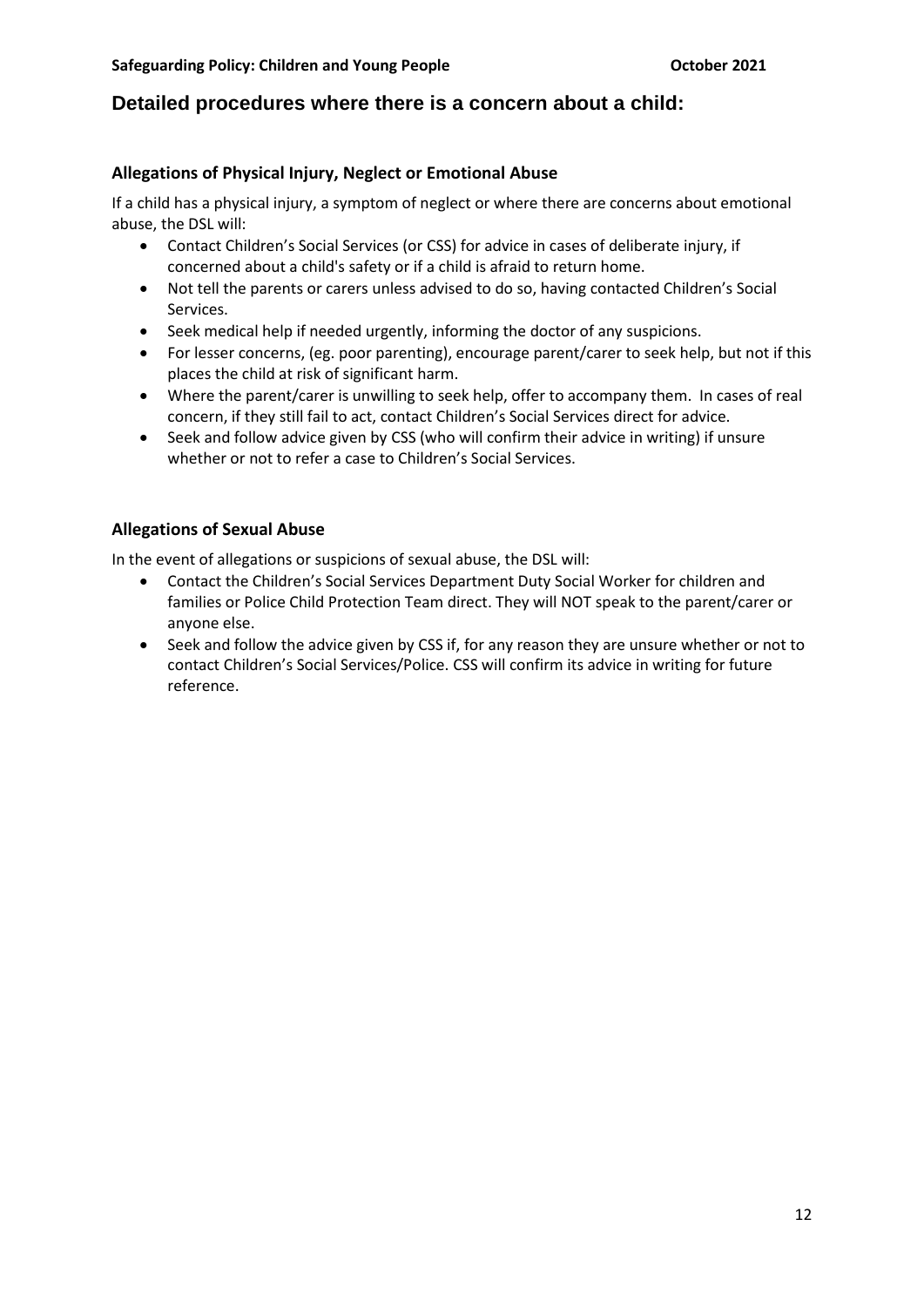## **Allegations of Abuse against a Person who Works with Children**

- $\triangleright$  Allegations against staff or volunteers within the church should be reported to one of the DSLs, on 07423 723255 (Catherine Kang) or 07879 631426 (Sue Duraikan)
- ➢ Full details of the allegation will be recorded by the DSL on the Incident/Disclosure/Concern form and should be confirmed by the person making the allegation.
- The DSL will first assess whether any immediate action is required to ensure the safety of everyone involved
- The DSL will consult CSS for professional guidance and will take into account their recommendations.
- The person making the allegation should be informed of the actions that will be taken, including the expected timeframes, wherever appropriate to do so
- **•** The record of the allegation must be passed to Tim Chapman, the senior leader designated to manage allegations
- Tim Chapman will be responsible for managing the allegation internally. This will include but is not limited to:
	- $\triangleright$  Consulting the LADO (Local Authority Designated Officer) at the earliest opportunity and within 1 business day at the latest.
	- ➢ Seeking initial advice from Christian Safeguarding Services (CSS) if the LADO cannot be contacted.
	- $\triangleright$  Dependent upon circumstances and the immediate action required, notifying the individual that an allegation has been received. If so, details of the allegation should not be divulged and care should be taken not to compromise the gathering of evidence.
	- $\triangleright$  If the allegation meets the threshold, following instructions from the LADO to ensure that the allegation is thoroughly documented and investigated, and all issues raised are addressed
	- ➢ If the allegation does not meet the threshold for LADO, consulting with CSS, who will provide independent support and advice to ensure transparency
	- $\triangleright$  Ensuring that the person accused and any potential victims are supported throughout the investigation
	- $\triangleright$  Ensuring the insurers are notified that an allegation has been made if required
	- $\triangleright$  Ensuring the trustees are notified that an allegation has been received (NB this notification does not include any unnecessary detail)
	- $\triangleright$  Ensuring that full records are maintained throughout the investigation and held confidentially electronically and a hard copy in the locked box.
	- ➢ Reporting to AMiE as required ( See Section 7)
	- The subject of the allegation will be withdrawn from children's work at least for the duration of the investigation and may be barred from attending church services where children are present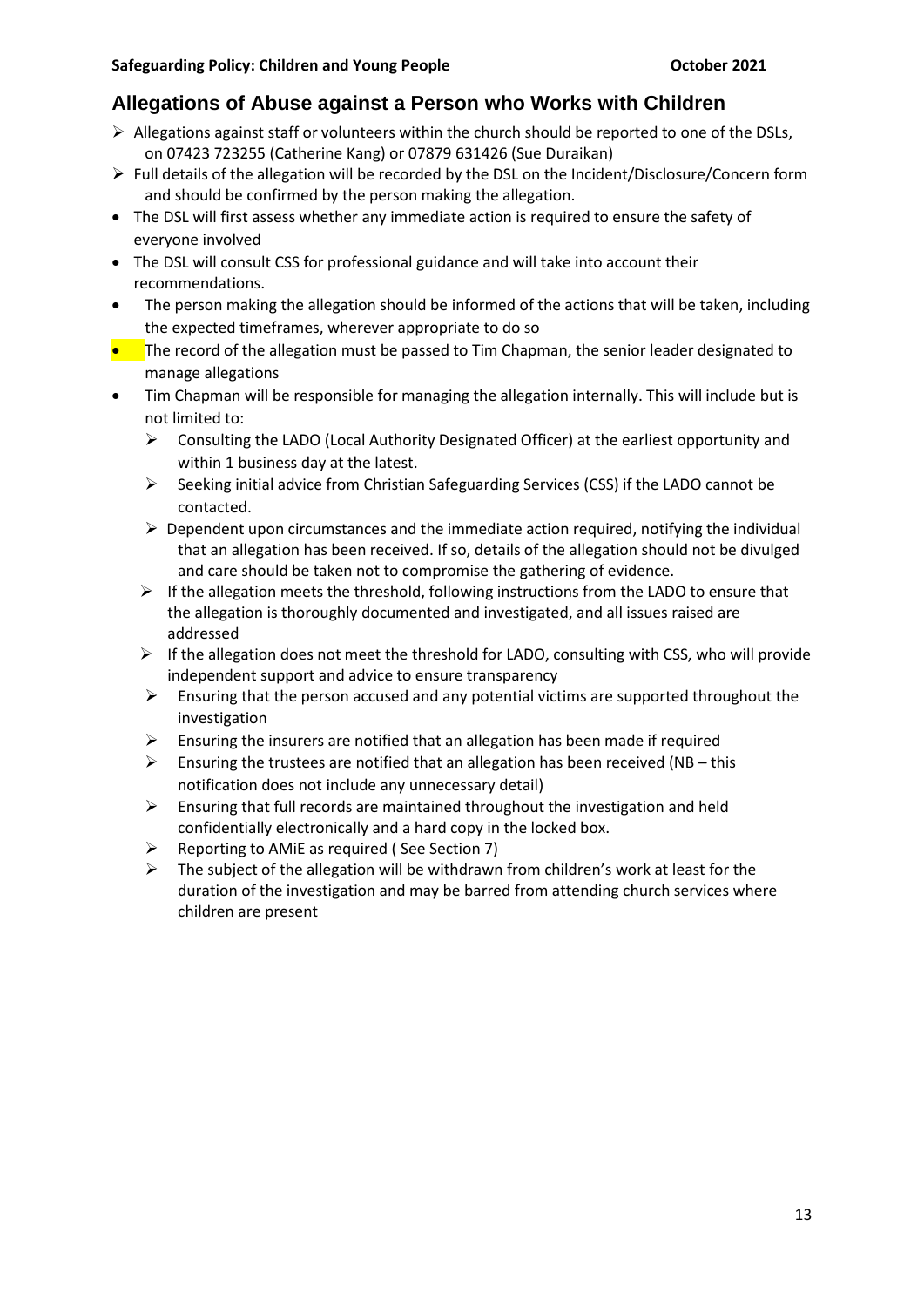## **Section 3: Prevention and Risk management**

## **Safe recruitment**

The Leadership will ensure all workers will be appointed, trained, supported and supervised in accordance with government guidance on safe recruitment. This includes ensuring that:

- There is a written job description / person specification for the post
- Those applying have completed an application form and a self declaration form
- Those short listed have been interviewed
- Safeguarding has been discussed at interview
- Written references have been obtained, and followed up where appropriate
- A disclosure and barring check has been completed through CSS
- We comply with CSS guidelines concerning the fair treatment of applicants and the handling of information
- Qualifications where relevant have been verified
- A suitable training programme is provided for the successful applicant
- The applicant has completed a probationary period
- CCSC Good Practice guidelines
- The applicant has been given a copy of the organisation's safeguarding policy and knows how to report concerns.
- Where CCSC recruits workers from outside of the UK then we will obtain 'fit person' checks from their home country as well as references from there.
- Supervision and review is provided during the probationary period and beyond
- DBS checks will be updated every 3 years and more frequently if considered wise

#### **Practice Guidelines**

As a church working with children and young people, we wish to operate and promote good working practice. This will enable workers to run activities safely, develop good relationships and minimise the risk of false accusation.

As well as a general code of conduct for workers we also have specific good practice guidelines for every activity we are involved in. These provide practical guidelines for all adults working with Children and Young People. They are given to each appropriate adult as part of their induction, reviewed annually and all adults are asked to sign to say they have read them. There is also an opportunity to discuss them in our annual Safeguarding Update session.

They are available on request for any parent or carer who wishes to view them.

Risk Assessments have been carried out for Sunday mornings, youth groups at a hired venue and youth groups in leaders' homes and these are reviewed and updated as circumstances change.

A general Annual Consent Form must be completed for each child every year.

Specific consent forms will be issued for activities beyond the usual time and location of weekly groups.

## **Communication**

The safeguarding message is communicated via the website, where the Safeguarding Policy is also available. Volunteers attend annual Safeguarding training. We strive to maintain clear communication with parents and carers. We communicate to children and young people annually what they should do if they feel unsafe, via a message from the minister followed up by discussion in children's groups.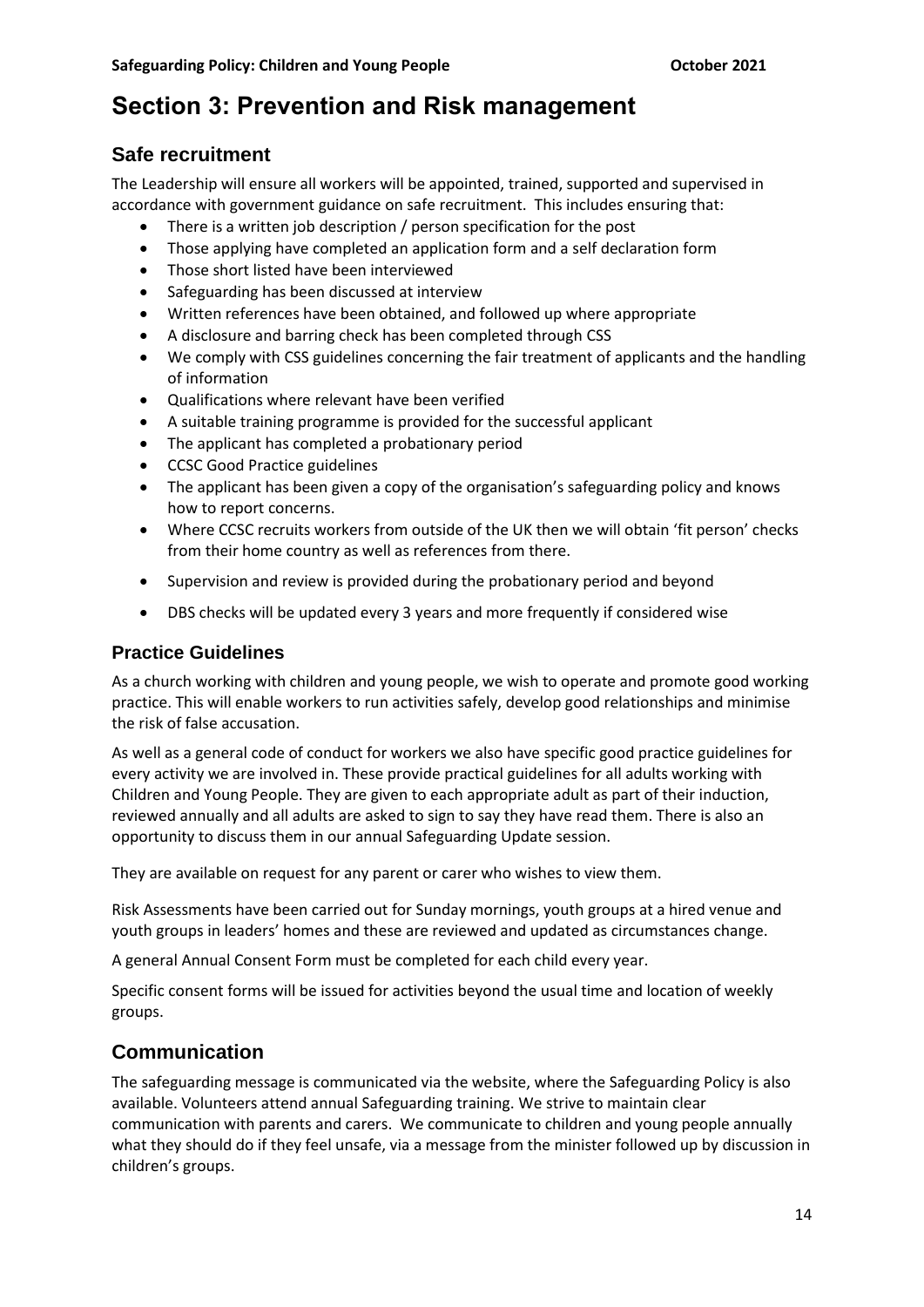#### **Safeguarding Policy: Children and Young People <b>Constant Constant Constant Constant Constant Constant Constant Constant Constant Constant Constant Constant Constant Constant Constant Constant Constant Constant Constant Co**

All volunteers and employees working with children and young people are required to read and comply with the Safeguarding Policy and Good Practice Guidelines and to sign a declaration confirming that they have read and understood them.

## **Working in Partnership**

CCSC does not work in regular partnership with other organisations. Young people may attend parachurch activities through summer ventures, the Keswick Convention, New Wine or other. Where this is the case, CCSC does not accept responsibility for safeguarding provisions of these other organisations and encourages parents to investigate the policies for themselves.

We support a number of mission organisations and our Mission Group undertake due diligence on an annual basis to ensure safeguarding standards are of an appropriately high level. This means asking to see their Safeguarding Policy and asking for evidence of its application.

## **Working with Ex-offenders or those who pose an actual or potential risk to others**

As a church, we believe in the power of God to forgive and transform individuals. We also believe that every individual is valuable to God and should be protected; particularly those who are vulnerable.

- Where the church becomes aware that an individual is an ex-offender or that they may pose a risk to vulnerable people, the church leaders will enter into an open and frank discourse with that individual to understand the context and the risks
- With the consent of the individual, the church will seek to work in partnership with probation services or other agencies supporting the individual where appropriate
- The leaders will assess the risk posed by the individual and a formal risk assessment will be formulated
- A written agreement with the individual will be drawn up and will be signed by both the church leaders and the individual. The agreement will include:
	- The church's commitments to the individual who poses the risk
	- The steps the church will take to support the individual while simultaneously protecting everyone in the church community
	- The restrictions and conditions that will be applied to the individual's involvement in the life of the church
	- The consequences of failure to comply with the agreement
	- When and how the risk assessment and formal contract will be reviewed
- All decisions and agreements will be formally recorded and securely stored
- The individual who poses a risk will be fully involved in the planning process and information will only be shared with church members by the leaders either:
	- With the agreement of the individual who poses a risk
	- Where information needs to be shared to protect vulnerable people and then, only the minimum information that is essential will be shared and the individual will be informed in advance what information will be shared
- If the individual chooses to avoid the process or leave the church to avoid the management of the risk and starts to attend elsewhere, the church leaders will take specialist advice including whether this information should be passed on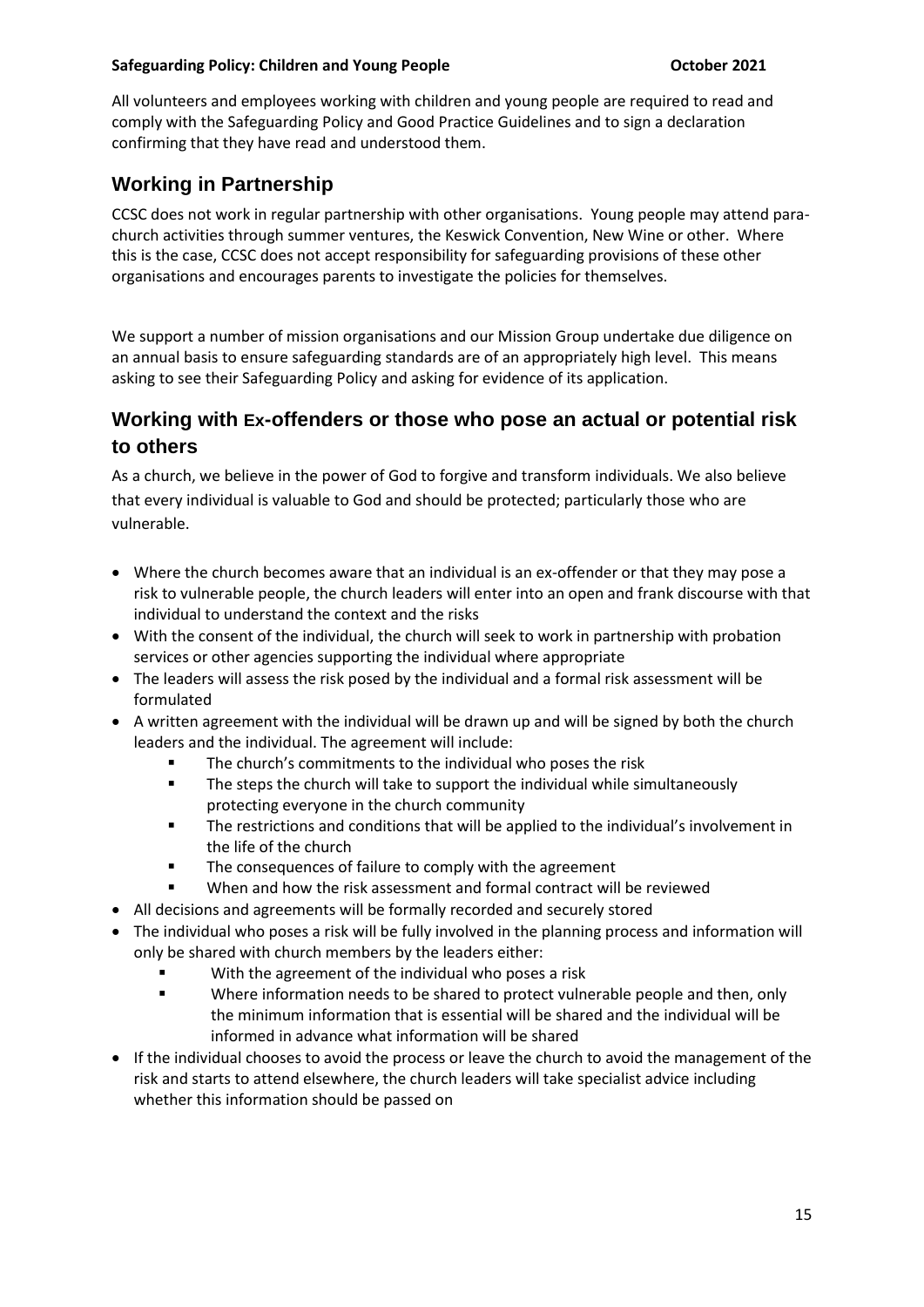## **Section 4: Pastoral Care**

## **Supporting those affected by abuse**

The Leadership is committed to offering pastoral care, working with statutory agencies as appropriate, and support to all those who have been affected by abuse who have contact with or are part of the church.

We are a small church and do not offer designated programmes. However, the Minister, Youth worker or Pastoral Associate can supply details of appropriate counselling organisations as needed.

Personal support through pastoral ministry is offered in our small groups, prayer triplets and one-toone from the Minister or Pastoral Associate on request.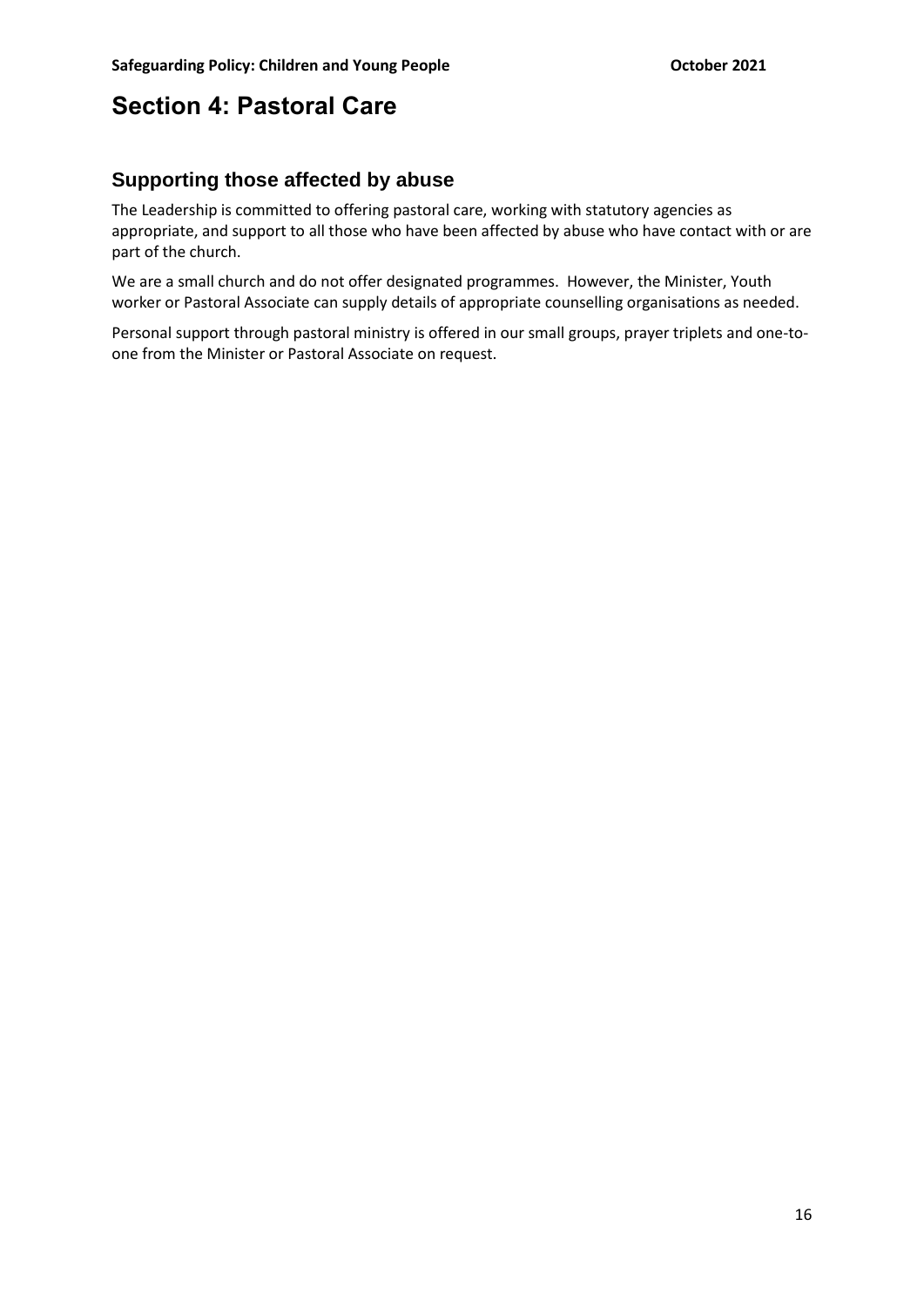## **Section 5: Reporting to AMiE**

We will report to AMiE a serious safeguarding incident meeting any of the following criteria:

- Any allegation made against an ordained or non-ordained member of the church's leadership team.
- Any allegation which has been or could potentially be reported or inferred in the media (including local press, Christian press or social media, blogs and vlogs) referencing the name of the church.
- Any allegation of an incident or incidents which took place on church premises or within the context of the church's ministry activities (including weekends away, small groups, youth work)

We will also report to AMiE any incident meeting any oof the following criteria:

- Where an action or allegation has been made against the church, a church member or the minister which could cause CCSC's name, and so AMiE's name by association, to be referred to negatively in the press.
- Where a matter has occurred which, should it come to light, would be likely to cause the media (including social media) to write negatively about AMiE, CCSC or the minister

Mechanism for reporting safeguarding incidents to AMiE:

For safeguarding incidents, the AMiE Safeguarding Trustee, Vicki Bonnett, must be contacted within 24 hours of the DSL becoming aware.

Follow up with a brief written report (within 48 hours of reporting to AMiE Safeguarding Trustee) to the AMiE Safeguarding Trustee, noting the key points and the decision process for any actions for the church and AMiE

**Vicki Bonnett**

**Mobile 07787 553 306**

**Email[: safeguarding@anglicanmissioninengland.org](mailto:safeguarding@anglicanmissioninengland.org)**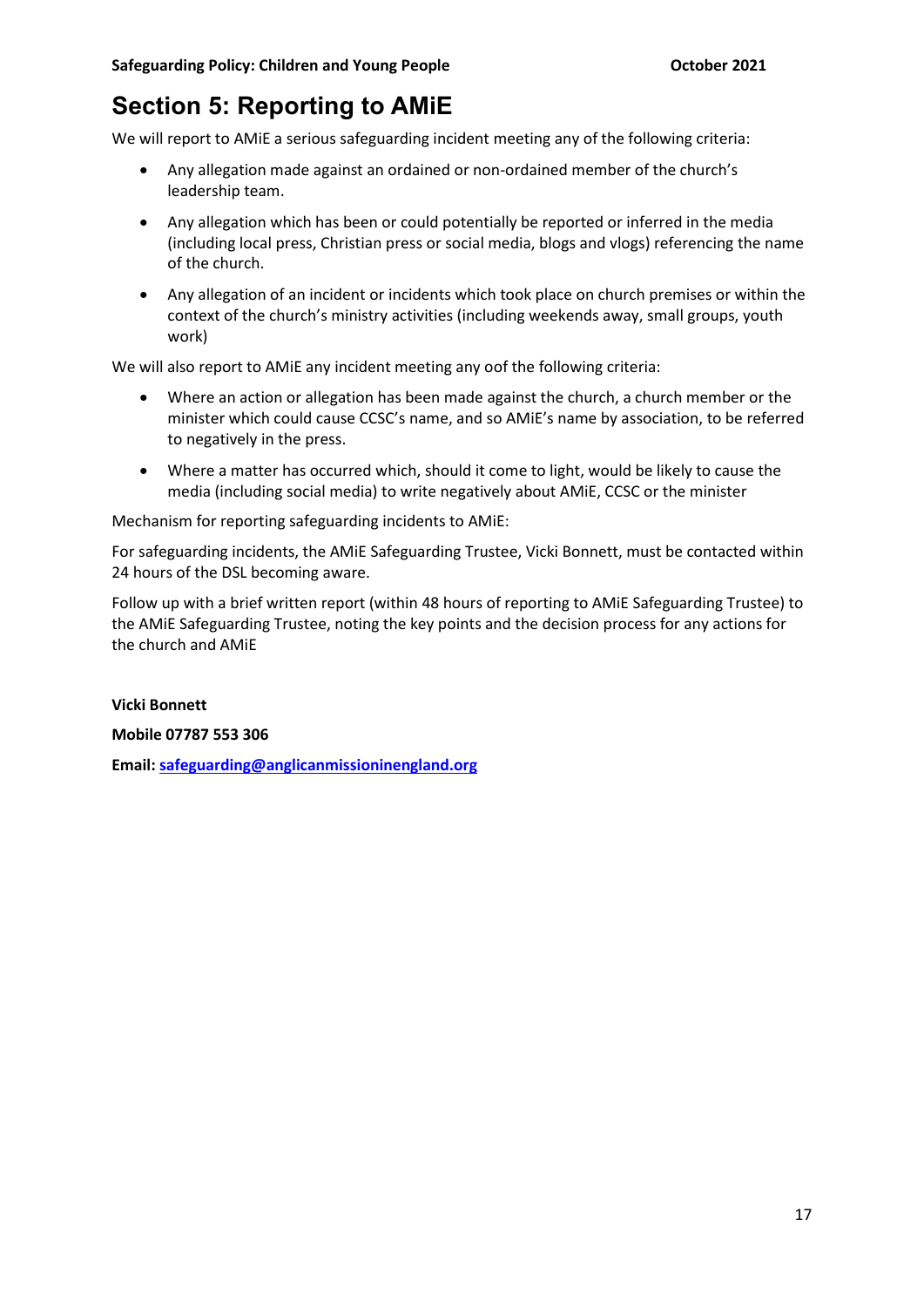# **Appendix 1: What to do in the event of suspicion or disclosure**

Under no circumstances should a worker carry out their own investigation into an allegation or suspicion of abuse. Please follow the procedures below:



- You must not discuss your suspicions or information with anyone other than those nominated above.
- You must make a written record of the concerns using the CCSC Reporting Form and keep it in a secure place. Liaise with Catherine or Sue on this.
- The Reporting Form is available on the CCSC website Members Section. Reporting forms are also available in the equipment box of each children's group; follow the outline of the form to ensure that all required information is collected at the time.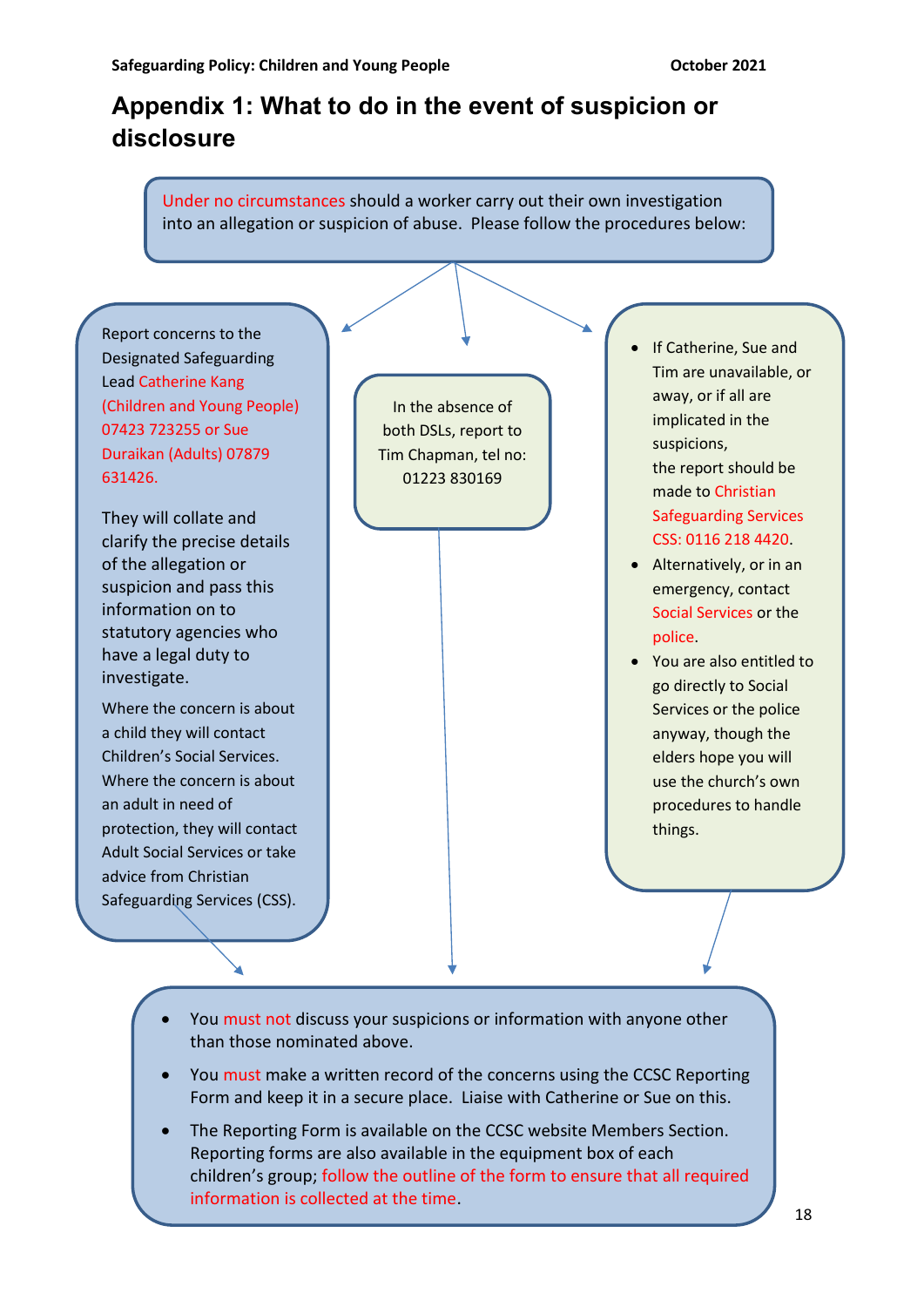# **Appendix 2: Form for reporting an incident/disclosure/allegation/concern**

| About this form and the person completing it                                                                                                        |                                              |                                                 |                                            |  |  |
|-----------------------------------------------------------------------------------------------------------------------------------------------------|----------------------------------------------|-------------------------------------------------|--------------------------------------------|--|--|
| Your name                                                                                                                                           | Your phone<br>number                         | Your mobile<br>number                           | Your e-mail address                        |  |  |
| Group/ministry area                                                                                                                                 |                                              |                                                 | Date completed                             |  |  |
| About the person or people we are concerned about or involved in the incident<br>(If an allegation, the details of the person making the allegation |                                              |                                                 |                                            |  |  |
| Their name(s)                                                                                                                                       | <b>Their Address</b>                         | Their Date of<br>birth                          | Is this an<br>Incident/disclosure/concern? |  |  |
| Please insert<br>more lines as<br>required                                                                                                          |                                              |                                                 |                                            |  |  |
|                                                                                                                                                     |                                              | If an allegation, details of the person accused |                                            |  |  |
| Please provide as much information as possible or necessary to identify them                                                                        |                                              |                                                 |                                            |  |  |
| Details of the incident/disclosure/concern                                                                                                          |                                              |                                                 |                                            |  |  |
|                                                                                                                                                     | What happened/was said/have you noticed etc? |                                                 |                                            |  |  |